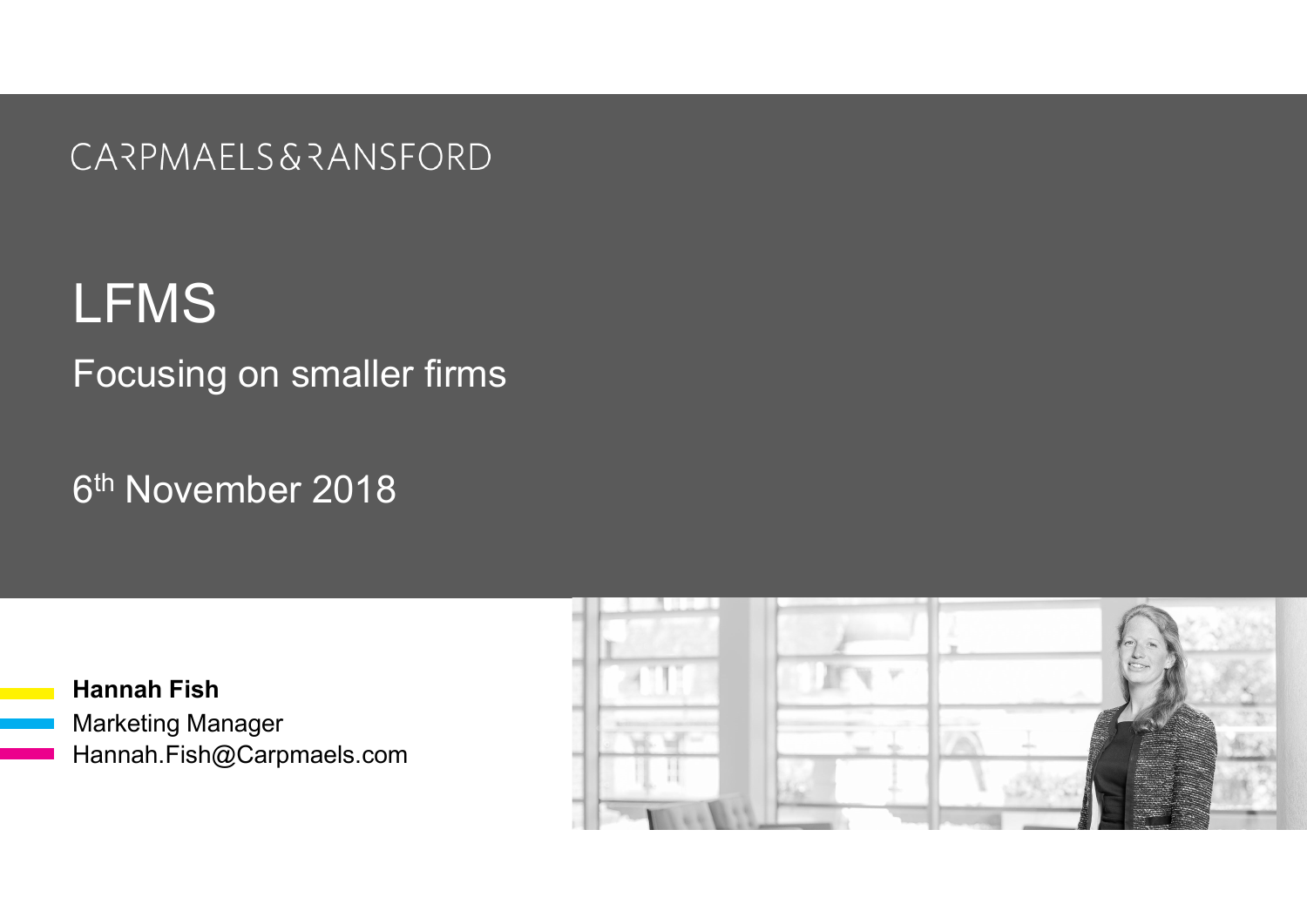### CARPMAELS&RANSFORD

## Our remit…

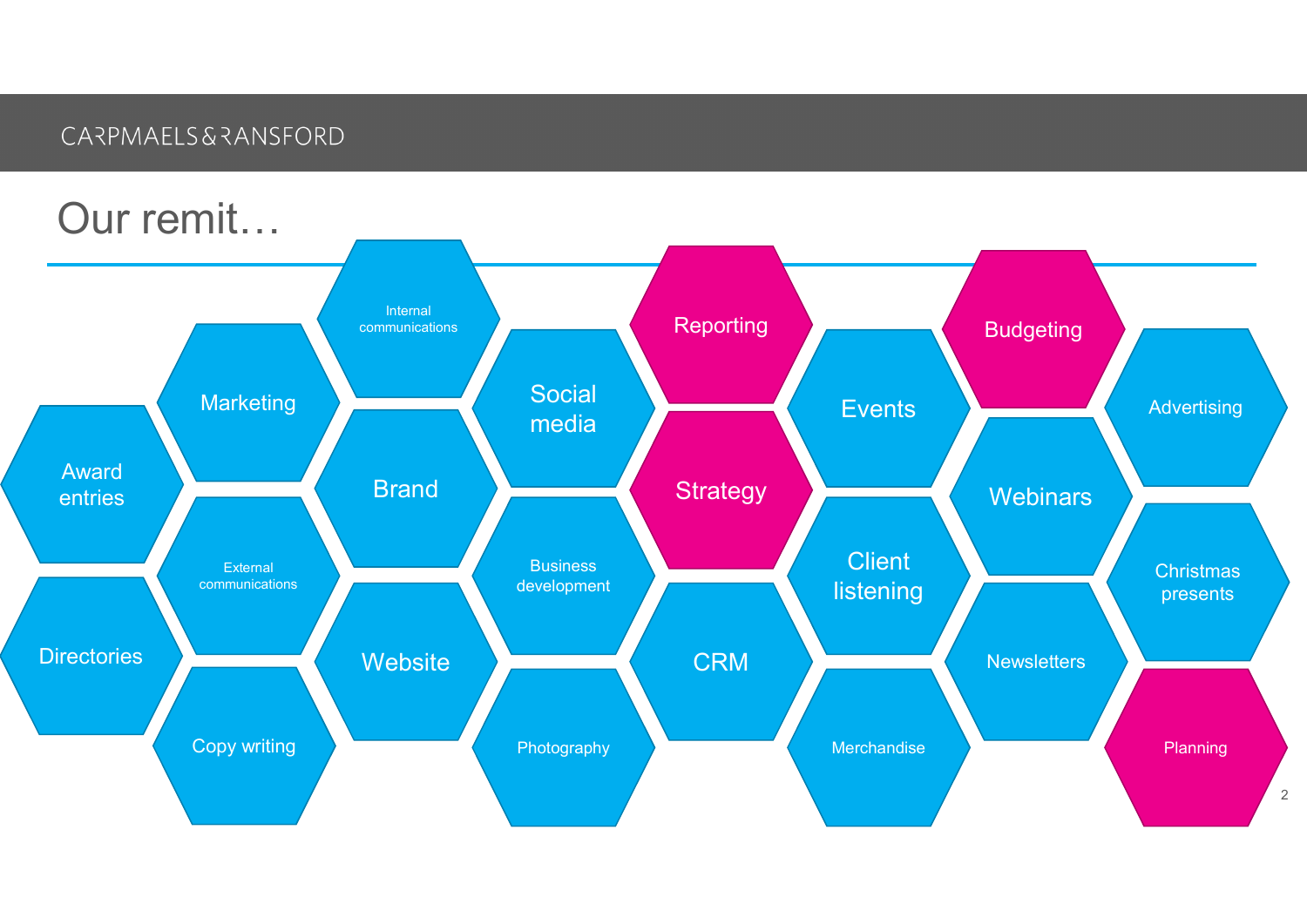# CARPMAELS&RANSFORD<br>Small firm marketing teams - what are we there to do?

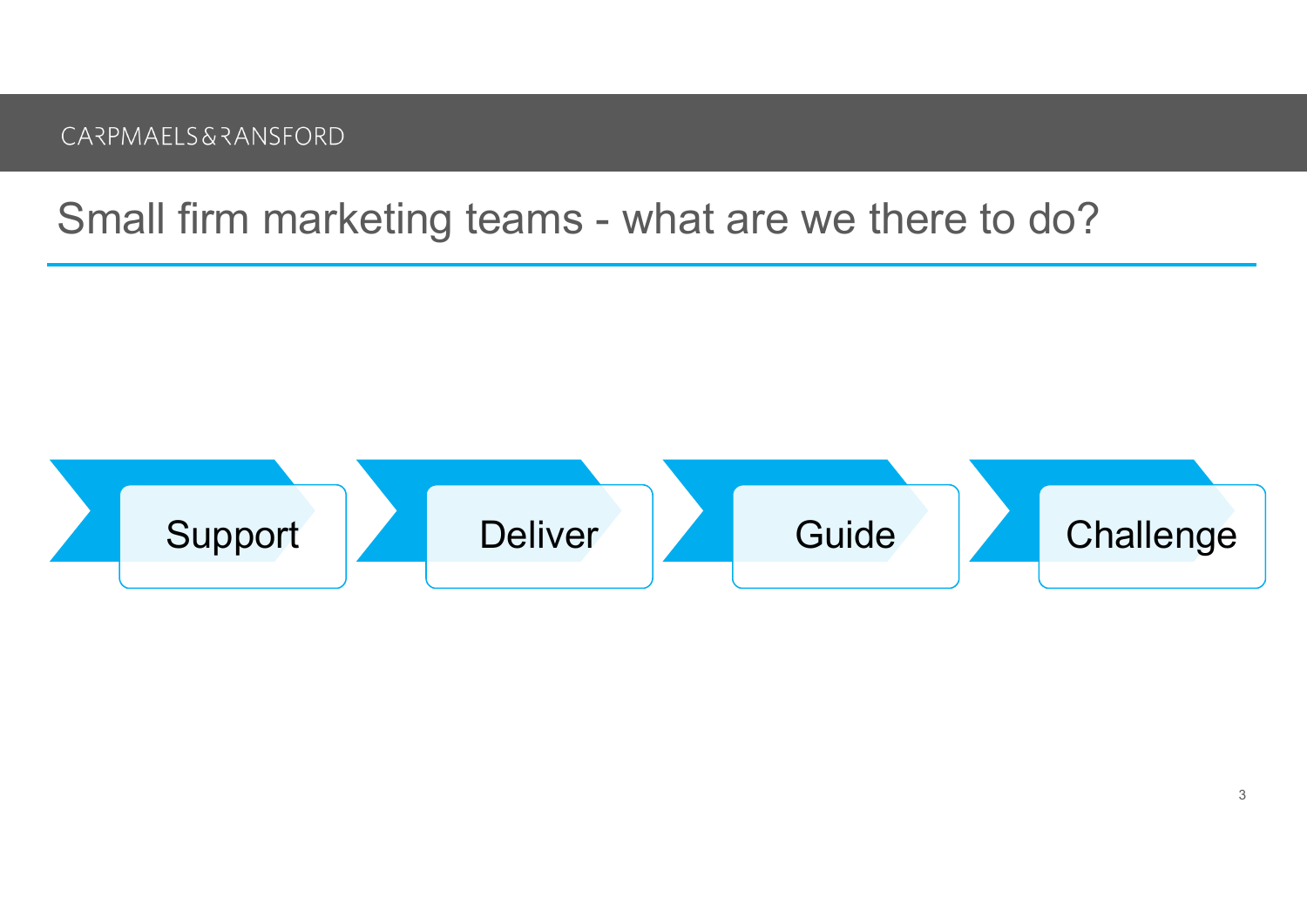# CARPMAELS&RANSFORD<br>Relationship building – leveraging partner engagement<br>– How do you currently use the marketing department?

- 
- What works well?
- Are there any frustrations?
- What is important to you?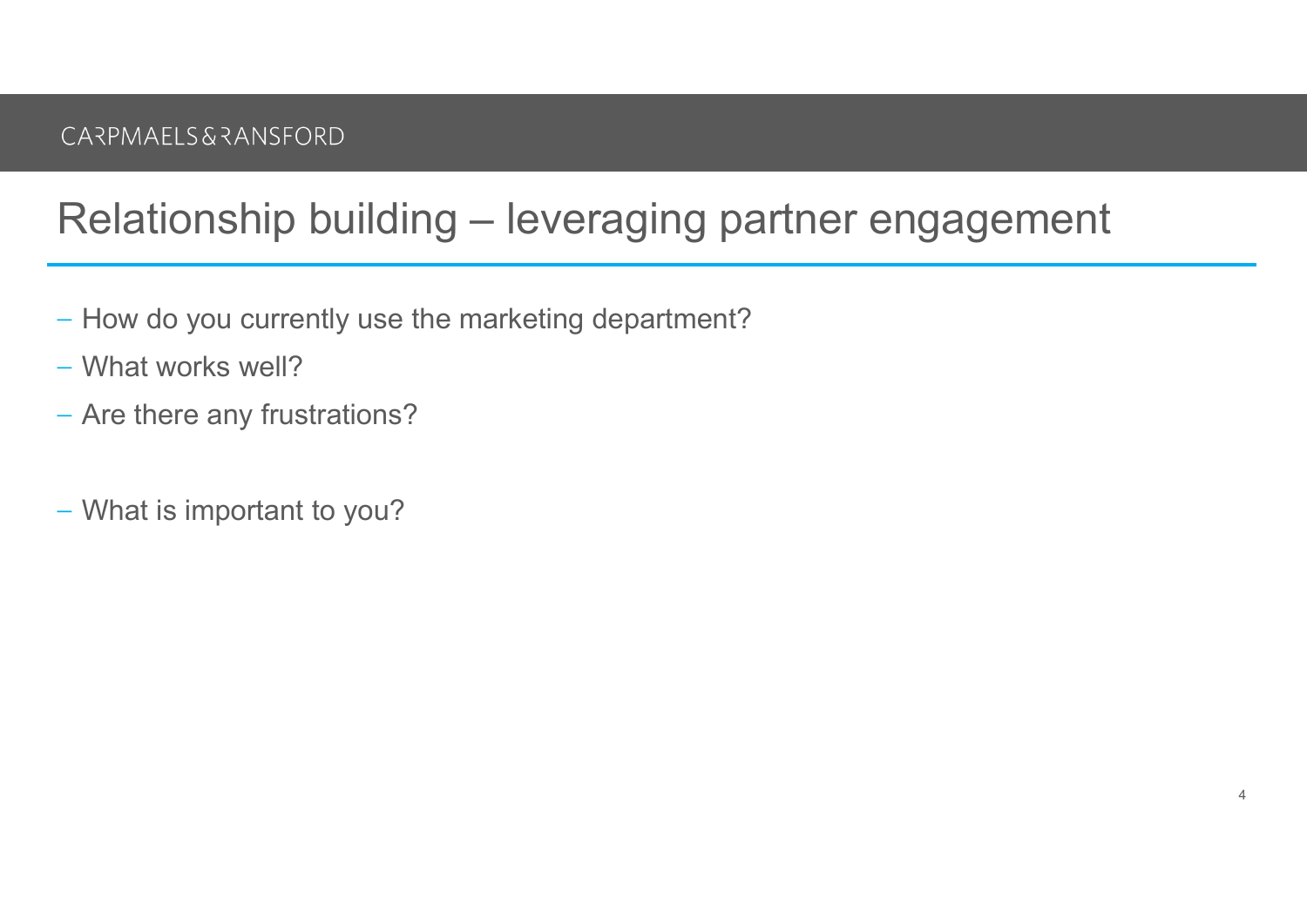### Practical things to consider

### **Training**

- Who are your marketing champions? Could they be used to share expertise? (peer to peer learning)
- LinkedIn

### Communications

- Social media sharing
- STATOY
- Value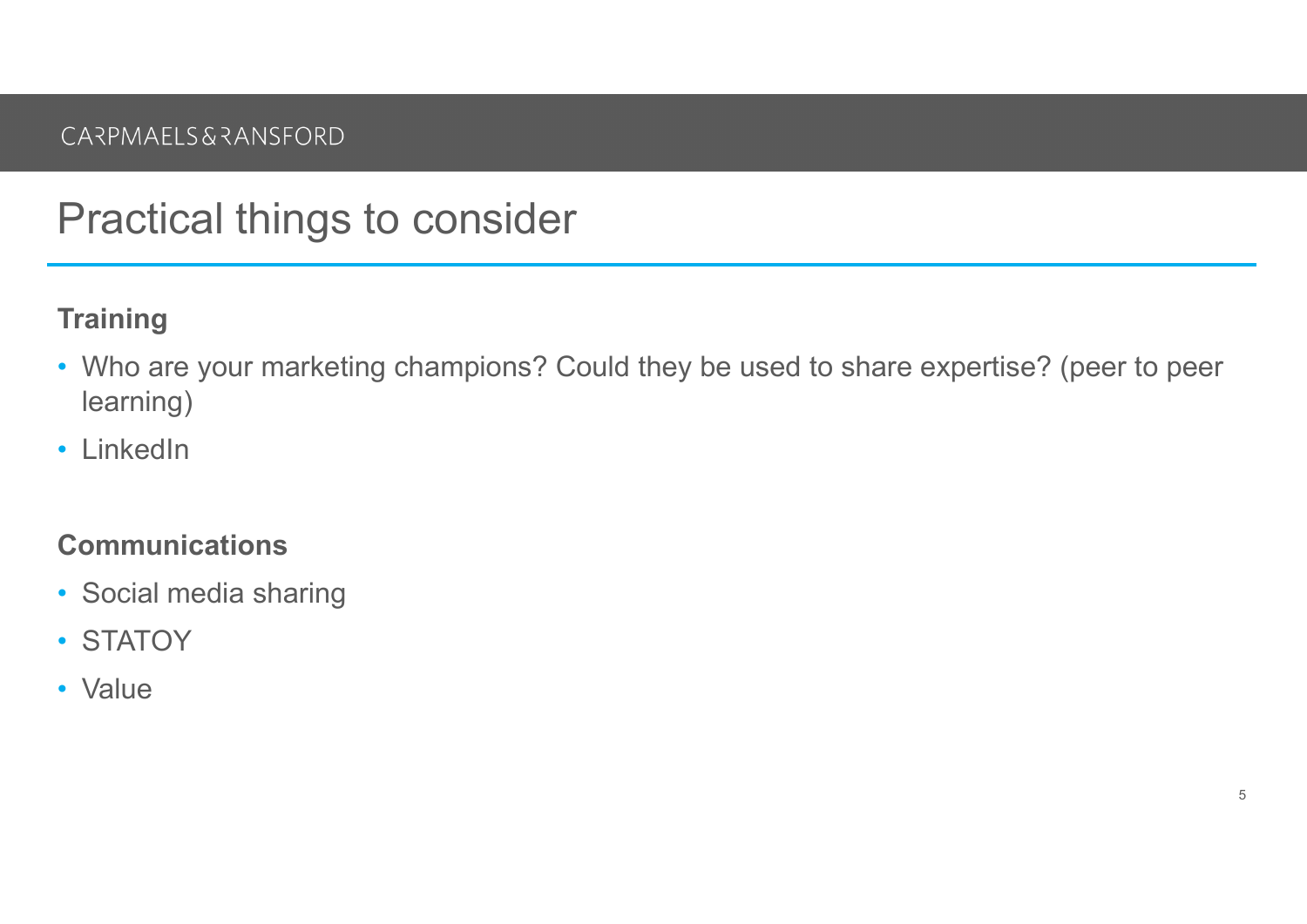**CARPMAELS & RANSFORD** 

## Thank you

T +44 20 7242 8692 W carpmaels.com E email@carpmaels.com Carpmaels & Ransford is a leading European IP firm based in London. For more information about our firm and our practice, please visit our website at: www.carpmaels.com. This information provides a summary of the subject matter only. It should not be acted on without first seeking professional advice. Carpmaels & Ransford is the trading name for three legal entities which operate from their registered office at One Southampton Row, London, WC1B 5HA. Each entity is a separate limited liability partnership<br>Engistered in England and Wales. Carpmaels & Ransford LLP (Regd. No. OC882284) and Carpmaels &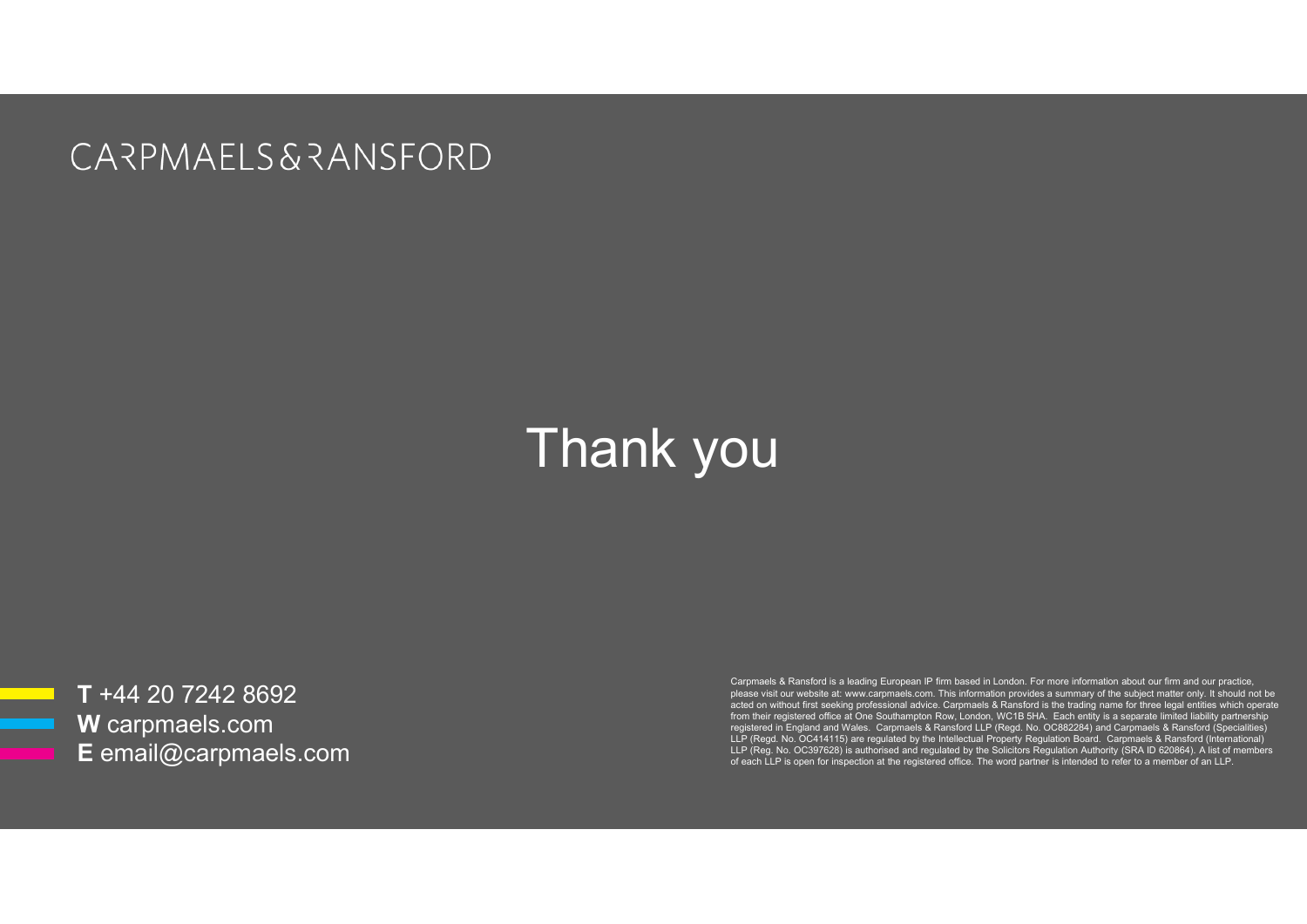ARPMAELS&RANSFORD<br>No cost low cost marketing – a small firm perspective

## **Darlingtons**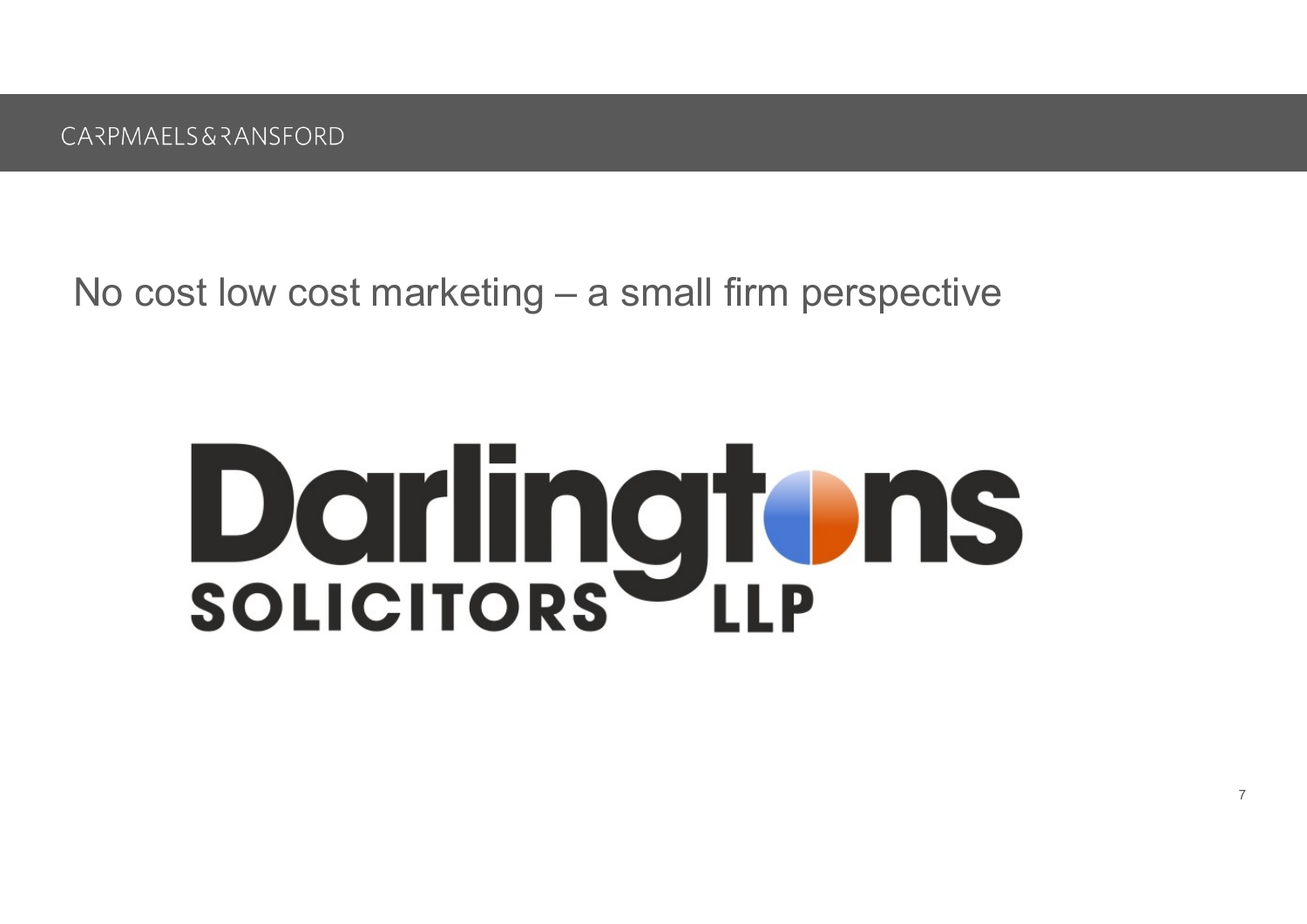### Low cost no cost?

No cost probably doesn't exist but smaller firms can compete.

Digital has created more of a level playing field.

Keys to marketing success and not wasting money, however big or small your budget is, which commonly don't happen at small law firms are :- PMAELS&RANSFORD<br>
W COSt NO COSt?<br>
cost probably doesn't exist but smaller firms can comp<br>
tal has created more of a level playing field.<br>
s to marketing success and not wasting money, howe<br>
monly don't happen at small law W COSt NO COSt?<br>
Cost probably doesn't exist but smaller firms care<br>
tal has created more of a level playing field.<br>
Sticking sticking sticking money,<br>
monly don't happen at small law firms are :-<br>
• Having a clear strateg W COSt NO COSt?<br>
cost probably doesn't exist but smaller firms can competent and has created more of a level playing field.<br>
s to marketing success and not wasting money, however<br>
monly don't happen at small law firms are W COST NO COST?<br>
Cost probably doesn't exist but smaller firms can compete.<br>
tal has created more of a level playing field.<br>
s to marketing success and not wasting money, however big or small your<br>
monly don't happen at sm • Understanding that brand and visibility in a fickle world are really inportant even for small summonly don't happen at small law firms are :-<br>• Having a clear strategy and sticking to it<br>• Setting a clear strategy and st is probably doesn't exist but smaller firms can<br>has created more of a level playing field.<br>Do marketing success and not wasting money<br>only don't happen at small law firms are :-<br>Having a clear strategy and sticking to it<br>S

- 
- 
- 
- 
-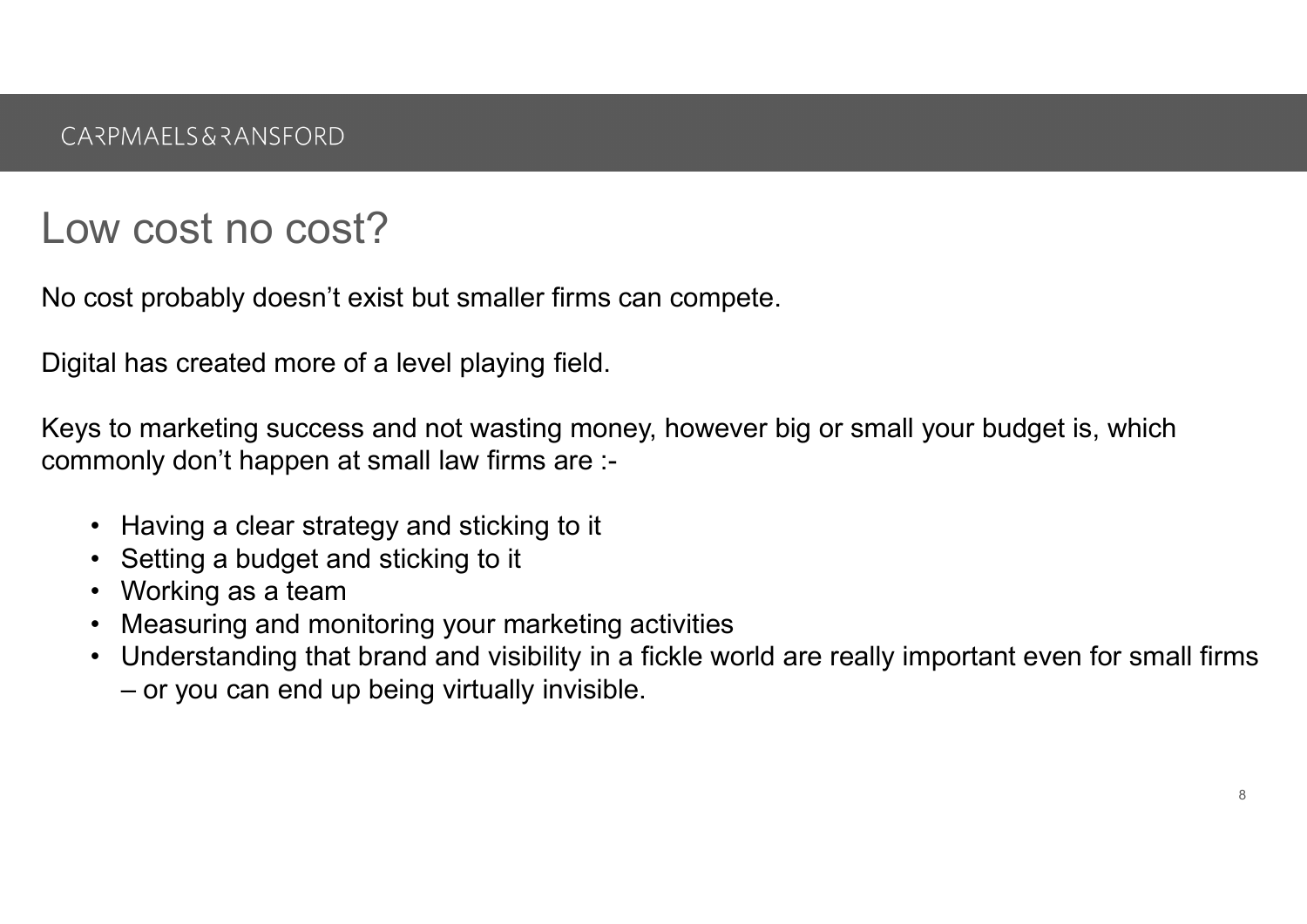### Be honest with yourself ……

Do you or too many people in your firm only think of marketing when your work goes quiet? Do you think marketing is something others should do or is solely the role of any internal or external marketing person your firm uses?

Do you use every opportunity to help your colleagues and the firm as a whole ….?

While you may be busy today, you may well not be next year, because most smaller law firms are now operating like this, in a changing market …..

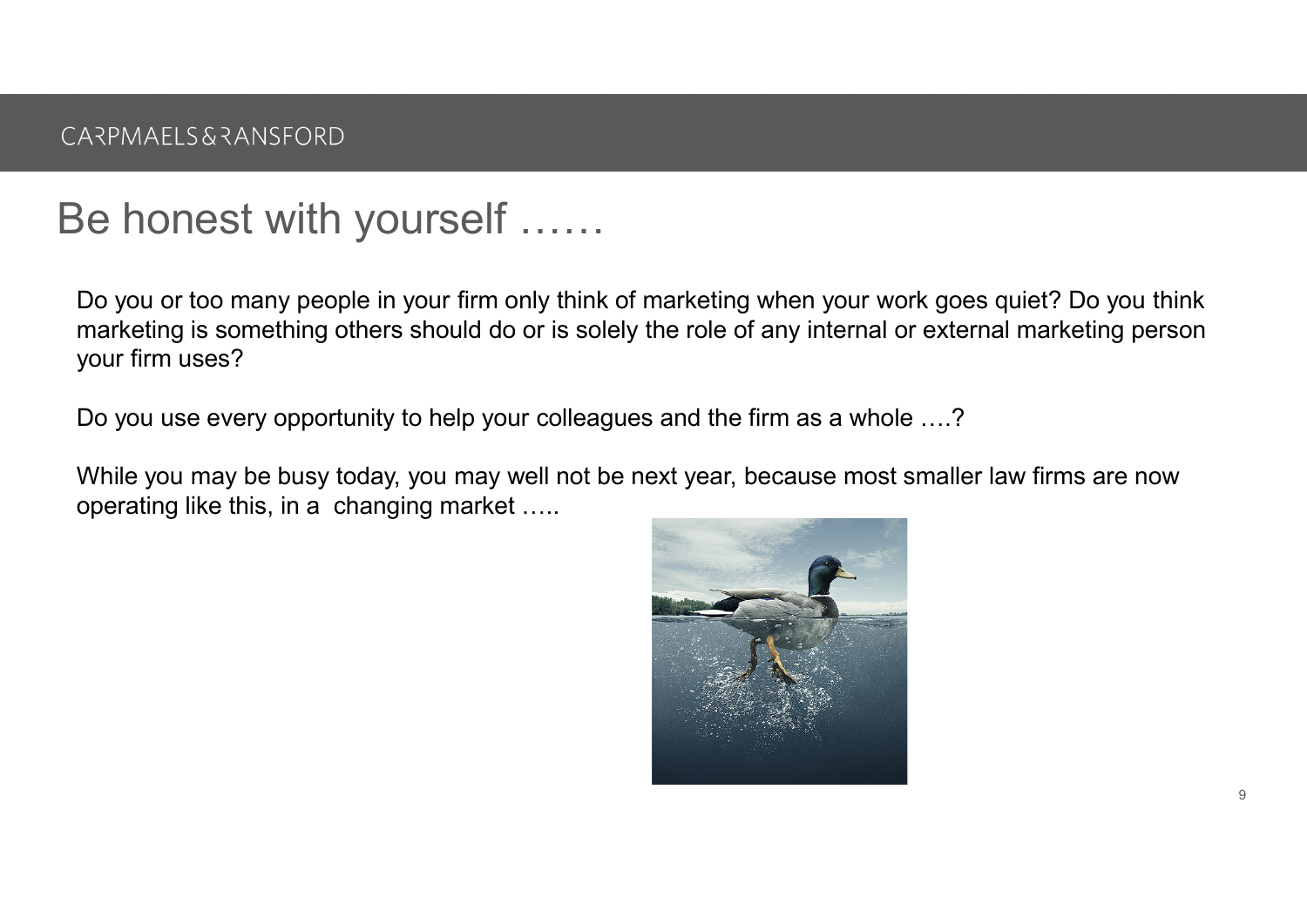## Why digital is so important and ideal for smaller firms

- Everyone uses google to find goods and services.
- Law is no different.
- Mistake to believe that only low value legal work is derived online.
- Mistake to believe that the richer firms can dominate using pay per click.
- Google search favours local content and shorter more plain English content, this favours smaller firms who don't need to appear as corporate or clever about law.
- Being adaptable can create real advantages, as can a genuine team and service oriented ethos as speed and proactivity key when enquiries do come in.
- Huge branding opportunity as well as safety net for ongoing work.
- Data driven so the insights are always clear and available if you look.